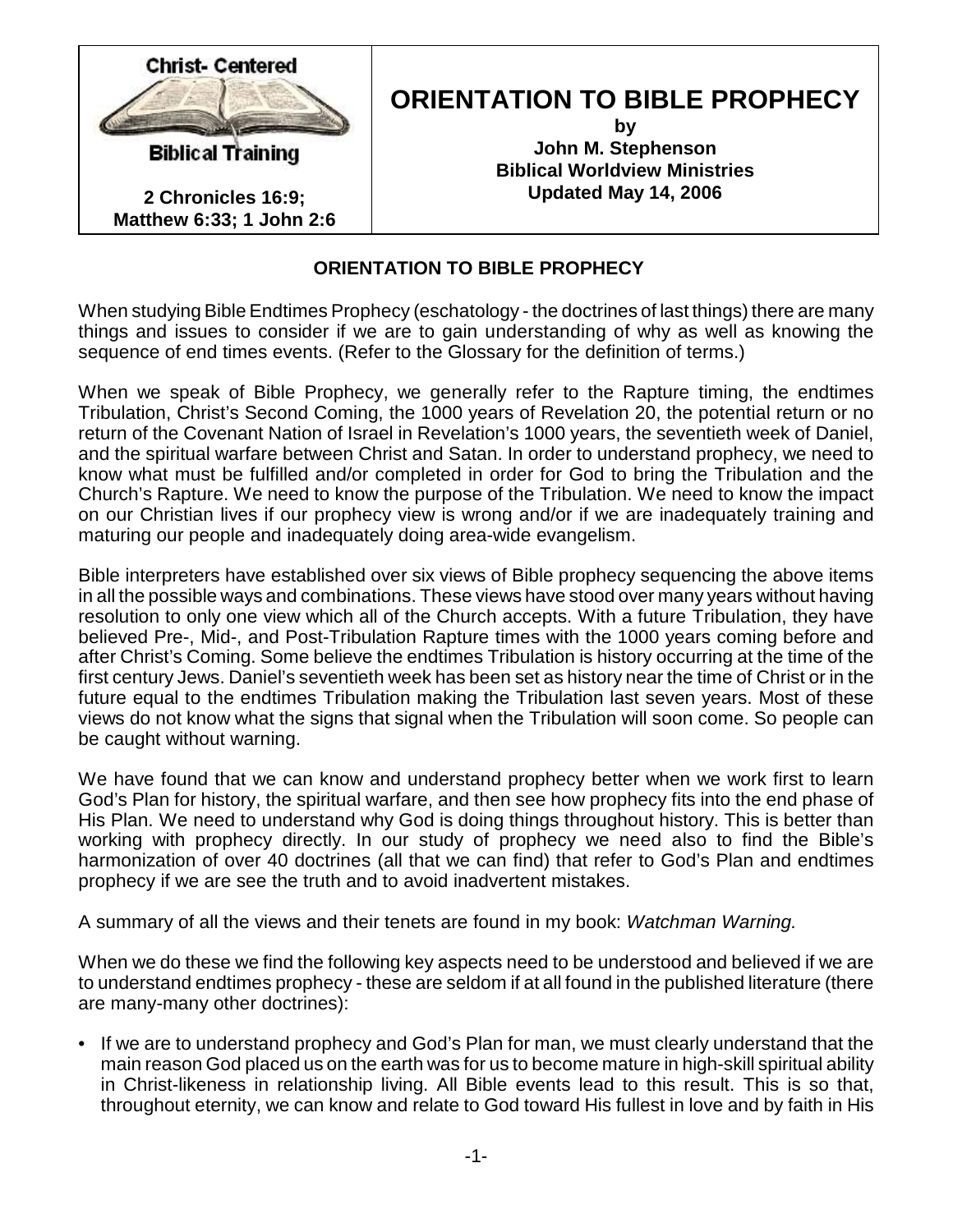holiness and righteousness, and of course to each other. This approach provides an overview for our understanding of Bible prophecy. *Apart from this relationship and life, there is nothing. We must pay attention and pursue this maturity as commanded with excellence.*

- The task that our Lord entrusted to the Church is that she evangelize the entirety of local and foreign areas and disciple converts, her people, to this needed maturity in Christ. This is in contrast to working for only some spiritual growth and doing only some evangelism. Tongues were used in the first century Church to signal that according to the Joel prophecy, the Gospel is going to all peoples, no longer only to the Jews. The exclusive Jewish period was now over. The Gospel now was to go to the entire world. Biblical tongues now are no longer used.
- At the fall of man in the Garden of Eden, Satan usurped both the Kingdom of God (that now becomes the Kingdom of the World) and the Title Deed of the Earth away from Christ.
- At the fall in the Garden of Eden, man received a depraved nature and was transferred into the Dominion of Satan under his temporal and eternal control. Man remains in Satan's Dominion until God satisfies His Justice for sin by Christ's Cross and man accepts this satisfied Justice as God works in man drawing him to Himself.
- The Church is defined as consisting of those people, having believed in Christ's Cross in some manner, have been transferred from the Dominion of Satan under his eternal control into the Kingdom of God under Christ's eternal control. One cannot be a believer without being in the Church.
- Our Lord at His Ascension, after the Cross, received all power in heaven and in earth. This authority allowed Him to take the Gospel to the world (no longer just to the Jews and their proselytes) and to transfer believers into the Kingdom of God from the Dominion of Satan. This gives Him full eternal authority over believers. When a person is translated into the Kingdom of God, they become the Church, a called out person.
- At the seventh trumpet, after the endtimes Tribulation, the heavenly court determines that our Lord has won the spiritual warfare over Satan. Having made this determination, the court awards our Lord the Kingdom of the World that becomes the Kingdom of God. It awards Him the Title Deed of the Earth. These awards give our Lord authority to rapture the Church. It gives full temporal and eternal authority over all unbelievers, taking this authority away from Satan. Thus, these awards allow our Lord to bring the resurrections and final judgments.
- The events of Revelation's seven-sealed scroll is how our Lord takes back the Title Deed of the Earth from Satan.
- In these endtimes, God establishes a special sequence at the proper time in His Plan, one that is patterned after what happened to the Old Testament Jews. He uses this sequence to end history. Because it repeats, we call it a Pattern Sequence. The events of Revelation's sevensealed scroll are part of this sequence. The Tribulation period is a period in the sequence of divine discipline for sin. The sequence shows the Tribulation's purpose is to bring this discipline. Because it brings divine discipline for sin including that of the Church (not penal judgment), the Church will go through the Tribulation.

One needs to understand this sequence in order to know what will happen to us in the Tribulation and what the signs are that show the Tribulation is soon coming.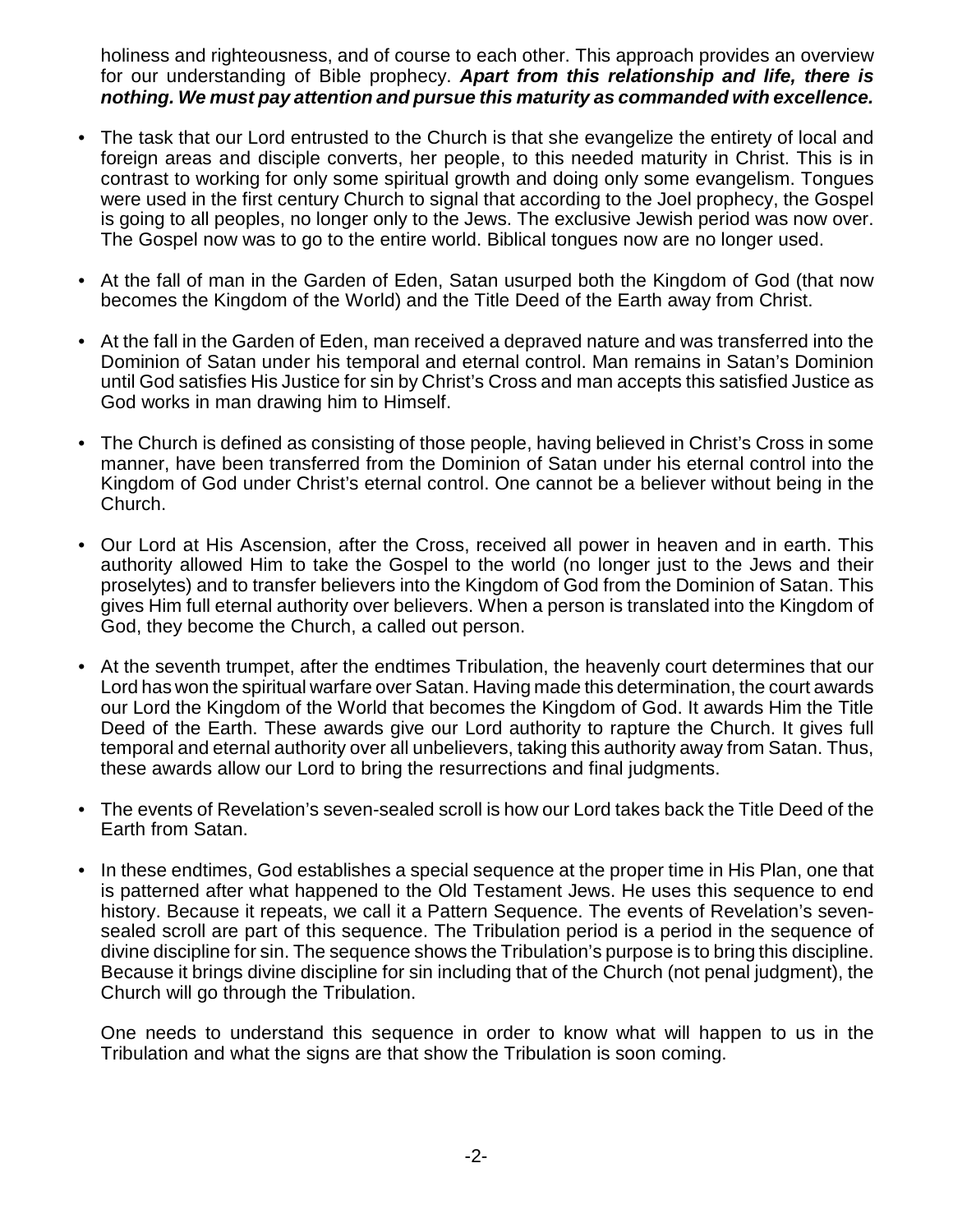## **Preface-Summary: Orientation to Bible Prophecy**

- God establishes a favored nation in the sequence that begins in obedience and God's provided great prosperity. (The favored nation was Israel and is now the United States) The favored nation then turns to sin that causes God to bring divine discipline (the Tribulation) implemented by calamity and world government. After the discipline runs its course, then God delivers His people to Himself (the Rapture in the endtimes; to the land of Israel in Israel's time) and kills all the remaining people (in the endtimes; destroyed the world governments in Israel's time).
- Another purpose of the endtimes Tribulation is to polarize the beliefs of all the remaining people alive concerning the acceptance or denial of the Gospel. The Rapture cannot occur until all the people who are to live, have lived, and have made formal decisions in life or by death to accept or deny the Gospel. No one is born or saved after the Rapture. (The wheat cannot be separated in rapture from the tares until after all the tares are bundled for the fire.) Unbelievers formally deny the Gospel when they take the Mark of the Beast in the Tribulation giving formal worship to Satan. God uses Satan and the Mark-of-the-Beast period to polarize the beliefs of all people living to formally accept or deny the Gospel. This allows Him afterward to rapture the Church.
- At His Ascension, our Lord sits at the right hand of God the Father, not coming in the clouds for the Rapture, until all His enemies become His footstool or under His control and authority. People formally become His enemies when they formally deny the Gospel. They formally become under His authority when the heavenly court awards Him the Kingdom of the World at the seventh trumpet after the Tribulation.
- After the Tribulation, the Church is rewarded and reigns with Christ for 1000 years (the time of the bowls or vials) which is probably only a day orf short period of time. During this time, Satan is bound in prison, and the Church determines whether or not any one remaining on earth will repent, receive the Gospel, and be saved. None do. Then Satan is released from prison and brings the armies of the world against Christ and His armies in the battles of Armageddon. Satan's armies are defeated and killed, and Satan and his angels are cast into the Lake of Fire. Then the unbelievers are resurrected, judged according to their works, and cast into the Lake of Fire.
- God established a period of 490 years that would run from the decree of Cyrus the Great that would bring the Jews back into the land after the 70 Babylonian captivity to the time when our Lord would bring the New Covenant for salvation. The 490 years were to tell the Jews when their Messiah the Prince would come and bring His Cross of salvation (e.g. bring the Atonement for Iniquity). Many have wrongly assigned the last and seventieth week of seven years to be the endtimes Tribulation period. This has wrongly established the endtimes Tribulation to be only seven years in length and provided the bases for a Pre-Tribulation Rapture that will not happen.
- The period, after the Tribulation, when Christ comes in the clouds, includes the Rapture (resurrection of the Church), the 1000 years, the resurrection of the unbelievers, and the Great White Throne Judgment. The 1000 years do not occur before, or after Christ's Second coming, but instead during His Second coming.
- By studying the signs in Israel just before the world empire invaded bringing God's discipline for sin, we can know the signs that point to the endtimes Tribulation coming. They are now all around us.
- All believers are the Church. Christ is to have first place in all things; and He works to mature His Church in His likeness in relationship living that is needed for now, the endtimes, but especially for eternity.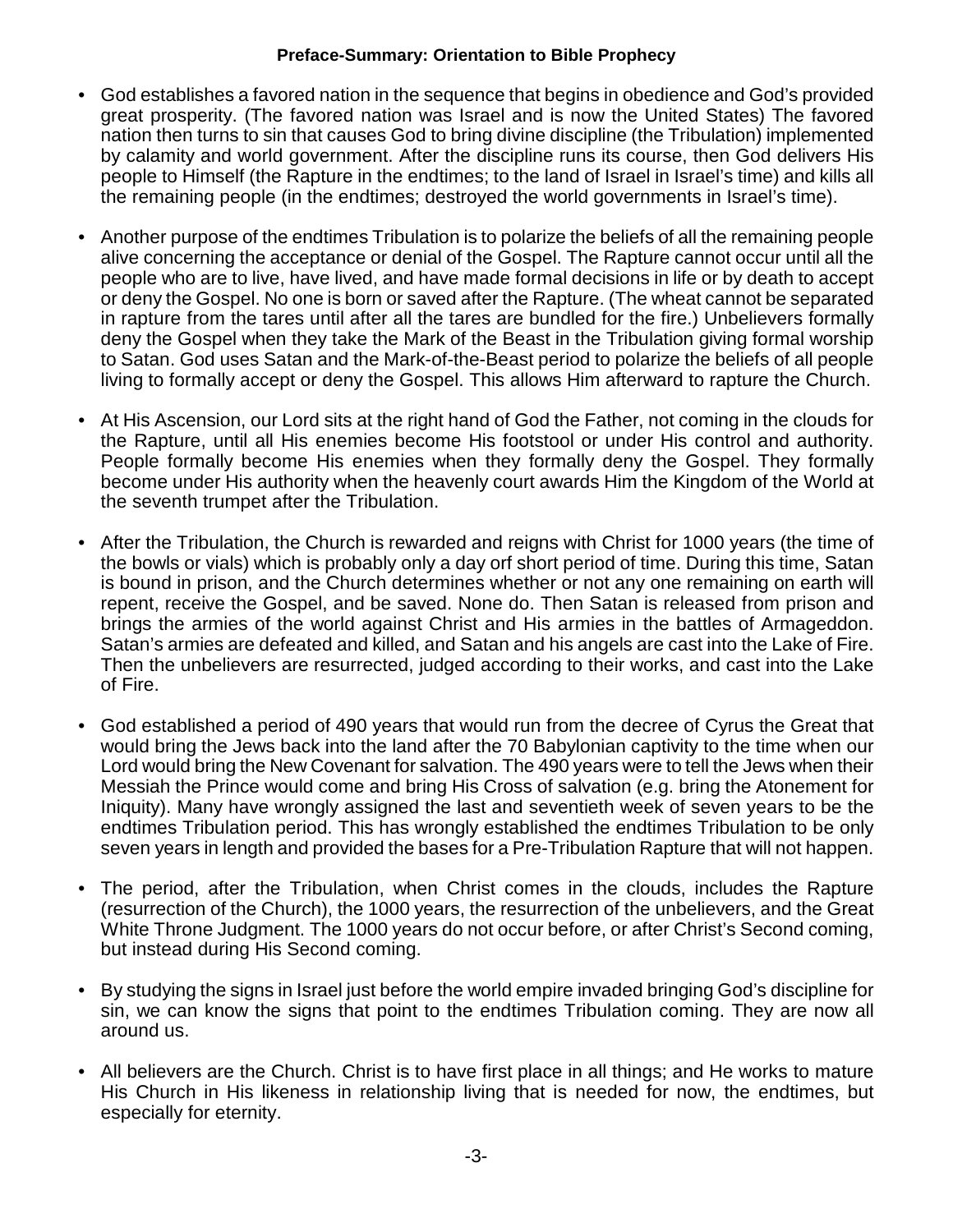#### **Preface-Summary: Orientation to Bible Prophecy**

- Israel as a Covenant Nation had a very important Old Testament role, but she now is out of focus. The Jewish and Gentile believer are now one new man in Christ without distinction or ethnic division as a holy nation to God. Thus, God is through with Israel as a Covenant Nation and is only working with individual Jewish people to bring them to Christ and to this holy nation and new man without distinction. Attempting to bring back Israel as a nation in the future just confuses the understanding of prophecy. It will not happen. There is no Jewish 1000 years period coming. God also will not bring back animal sacrifices and physical temples. (Satan may bring them back. He no doubt brought the current apostate Israel in the land.) Bringing them back would deny the Cross's efficaciousness and the Christian faith. The Church is now the sanctuary of God and is to be a living sacrifice.
- The Covenant Nation of Israel was divided into a northern and southern kingdom. Israel as a nation was married to God. God divorced the covenant nation of the Northern Kingdom (Israel) in her history (Jeremiah 3:8) and the Southern Kingdom (Judah) at the Cross when the Jewish leaders said let Christ's blood be on us and on our children. They were denying Christ as their Messiah forever. We know that God divorced Israel because Christ is now marrying the Church and a spiritual leader cannot have two wives at the same time.
- In the Pattern Sequence, the Tribulation comes because the Church is falling away followed by the sin of the rest of the people mainly in the endtimes favored nation - the United States. The primary cause of the Tribulation coming is the falling away of Church leadership, followed by the falling away of the Church people. We need to have revival in our churches or the Tribulation will come without recourse. Even with revival, the Tribulation will come some time. It appears to be coming now or in the next few to many years. Only God knows the timing.
- Some churches and Christian leaders are working for reform and placing Christians into positions of government leadership. Reform may delay the Tribulation, but it will not change the course of the nation. Only revival will do this. With revival, God will heal the nation and He might place Christian people into place of leadership. But without revival, the Tribulation will come without recourse as is prophesied.
- God established a spiritual warfare throughout biblical history between Christ and Satan to be used to mature people in Christ. Christ is to bring God's elect to believe and accomplish God's work. This will happen. He also is to bring responding people to maturity in Christ. Satan, on the other hand, works to prevent some of God's chosen elect from believing and from accomplishing some of God's chosen work. If he could accomplish these, he can avoid going to the Lake of Fire. This will not happen. He was sentenced to go there before people came on the earth. He works also, as God allows, to establish his man in the endtimes to rule the world and have himself worshiped as god. In the Garden of Eden, he worked to deceive man so he could become god of this world and have full control over unbelievers. In these endtimes, as throughout history, he works to establish false religious systems based on human works without satisfied Justice for sin. He works to influence the Church to ignore the Gospel, do only first-level teaching, and not to evangelize local areas. He works to have Church people in immorality, have wrong divorce, speak in false tongues, and use his loud rock-type dominate repetitive beat music. When the churches become involved in these, they become casualties in the warfare. They implement key satanic strategy. The situation now is that our churches on the average are training mostly with first-level learning, leaving their people mostly immature. We are losing our biblical intellect. Very few now know and can teach the Bible comprehensively. Few know the doctrines of Bible Prophecy and how bad the endtimes will unfold. We are not maturing our people for the sake of eternity. Because the more mature people do God's work, our churches